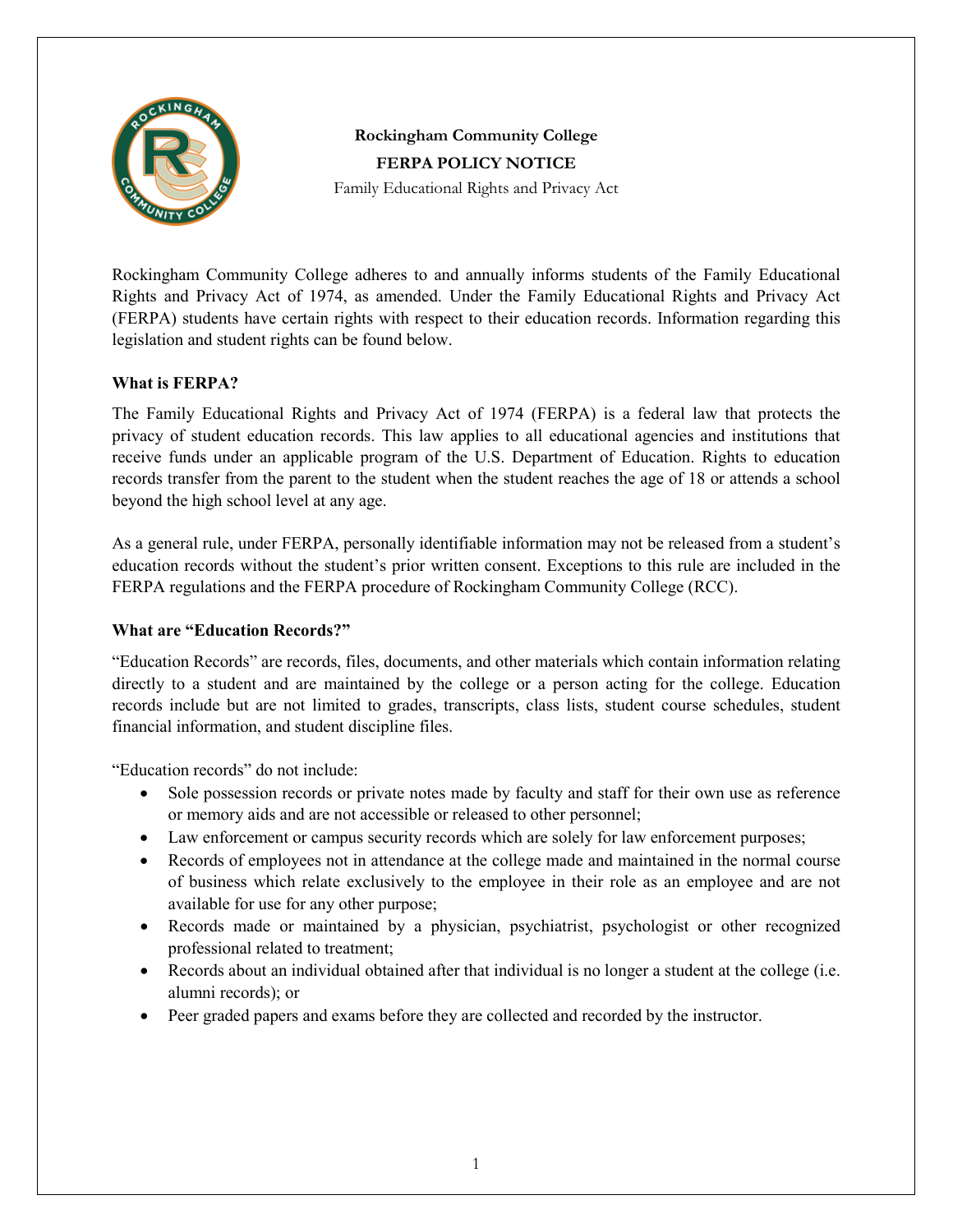Students' rights with respect to their education records include:

- 1. **The right to inspect the student's education records within 45 days of the day the college receives a request for access.** A student should submit to the registrar, dean, head of the academic department, or other appropriate official, a written request that identifies the record(s) the student seeks to inspect. The appropriate college official will make arrangements for access and notify the student of the time and location where the records may be inspected. If the records are not maintained by the college official to whom the request was submitted, that official will advise the student of the correct official to whom the request should be addressed. In the event the requested record includes information on more than one student, each student is entitled to review or be informed only of that part which pertains to that student.
	- a. Students may not inspect financial records and statements of the parents, confidential letters of recommendation placed in their records before 1974 (with some exceptions), or confidential letters of recommendation placed in their records after January 1, 1974, if they have waived their rights to inspect and review such letters.
- 2. **The right to request the amendment of the student's education records in the event the student believes there is inaccurate or misleading information.** Students requesting the college to amend a record they believe to be inaccurate or misleading must do so in writing to the college official responsible for maintaining the record. The written request should clearly identify the part of the record in question and specify what is believed to be inaccurate or misleading.
- 3. **The right to consent to disclosures of personally identifiable information contained in the student's education records, except to the extent that FERPA authorizes disclosure without consent** (see the information following this section). Students may grant consent to release education record information to an individual by submitting a completed Consent to Release Student Information Form to the Records Office or by submitting an official transcript request.
- 4. **The right to file a complaint with the U.S. Department of Education concerning alleged failures by the college to comply with the requirements of FERPA.** The name and address of the office that administers FERPA is: Family Policy Compliance Office, U.S. Department of Education, 400 Maryland Avenue, SW, Washington, DC 20202-4605.

## **What is "Directory Information?"**

"Directory Information" is information contained in a student's education records that generally would not be considered harmful or an invasion of privacy if disclosed. The following is designated as "directory information" at RCC: legal and chosen name, city and state of address, major field of study, class level, enrollment status (full-time, half-time, or part-time), dates of attendance, degrees and awards received, participation in officially recognized activities, the most recent previous educational agency or institution attended by the student, and weight and height of members of athletic teams.

RCC may disclose "directory information" to third parties without student consent for any purpose, at the college's discretion. RCC does not publish or distribute lists of applicants, currently enrolled students, or graduates for use by non-profit or for-profit off-campus organizations. Additionally, RCC does not release "directory information" to any requester for commercial, marketing, or solicitation purposes. Examples of "directory information" made public include: name, city, and state of students who are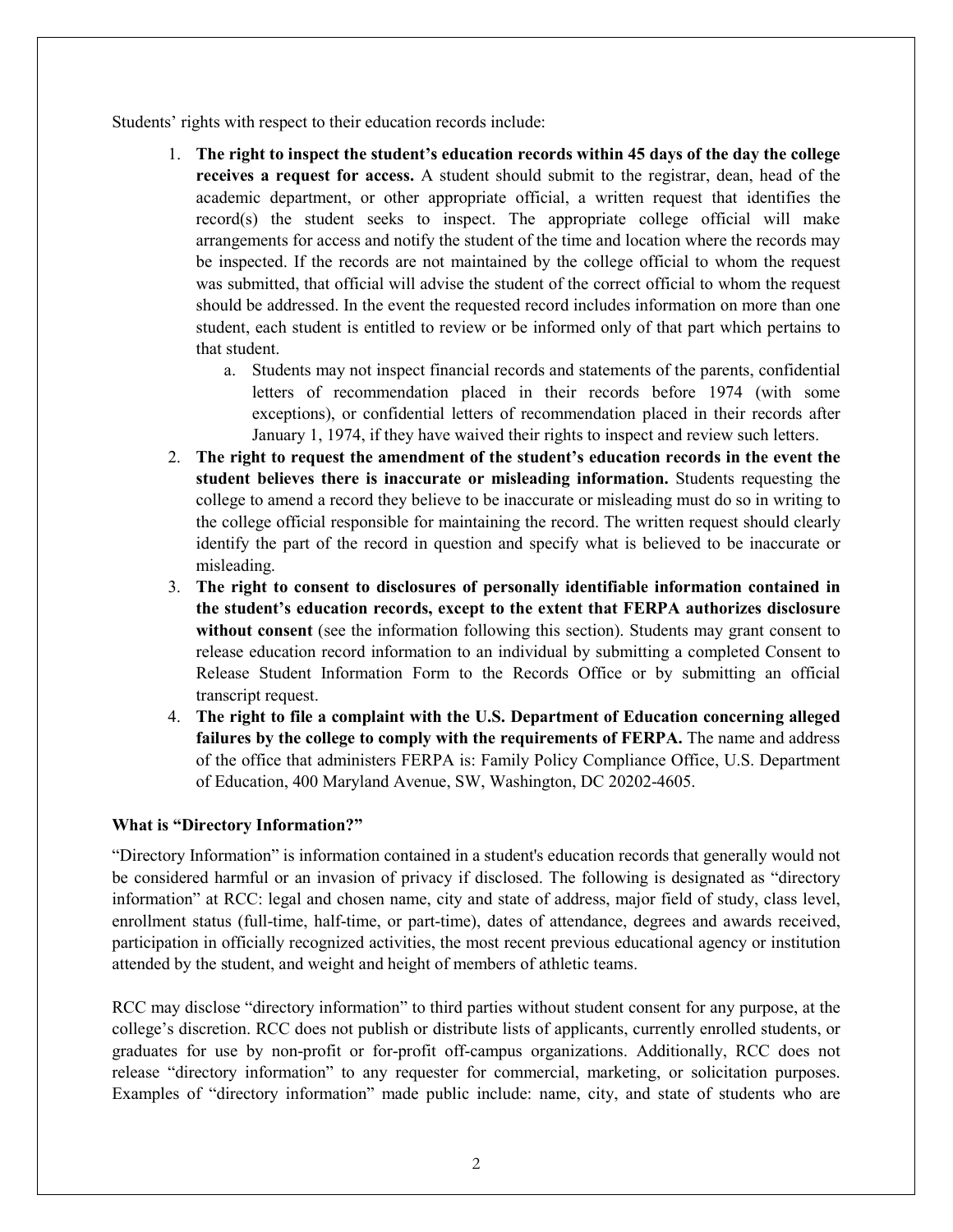named to the President's List or Dean's List, hold an office, or received honors and other awards; and graduate names and degree/diploma/certificate earned in the commencement ceremony program.

Students who do not wish to have any or all "directory information" made public without their consent must submit a completed Non-Disclosure Request form to the Records Office. Requests are effective once received and are not retroactive to information already released. Requests are honored until the student graduates, ceases to attend, or the student withdraws the request, in writing. If a student requests "directory information" be withheld, the enrollment of the student cannot be verified to external entities such as potential employers, colleges, or universities, or medical insurance companies. Additionally, the name of the student will not appear in any official college publications distributed to the public, such as a commencement program. The name of the student will also not be included in any information submitted to the media when academic honors (such as Dean's List and President's List) and graduation announcements are made.

#### **What Information About a Student May Be Released Without the Student's Consent?**

FERPA permits disclosure without consent to:

- School employees who have a legitimate educational interest (these persons are employed by the college in an administrative, supervisory, academic or research, or support staff position, including: Campus Security personnel, persons serving on the Board of Trustees, persons assisting another college official in performing his or her duties, and individuals – including students – serving on an official college committee such as a disciplinary, grievance, or appeals committee);
- Other schools, upon request, in which a student is seeking or intending to enroll;
- Accrediting organizations;
- Organizations performing certain studies for or on behalf of the college;
- Appropriate parties in connection with financial aid to the student, to determine eligibility, amount, or conditions of financial aid, or to enforce the terms and conditions of aid;
- Parents when a student over 18 is still a dependent (see additional information under parental rights);
- Certain governmental officials of the U.S. Department of Education, the Comptroller General, and state and local educational authorities, in connection with an audit, authorized representatives of the U.S. Attorney General for law enforcement purposes, or state or federally-supported education programs;
- Individuals who obtained a judicial order or subpoena;
- School officials who have a legitimate need to know concerning disciplinary action taken against a student;
- Appropriate parties who need to know in cases of health and safety emergencies, when necessary, to protect the health and safety of the student and/or others;
- State and local authorities, within the juvenile justice system, pursuant to specific state law;
- Alleged victims of a crime of violence seeking the results of a disciplinary proceeding with respect to that crime;
- Parent or legal guardian of a student under the age of 21, pertaining to information regarding any violation of a college policy or state, federal or local law, governing the use or possession of alcohol or a controlled substance; and